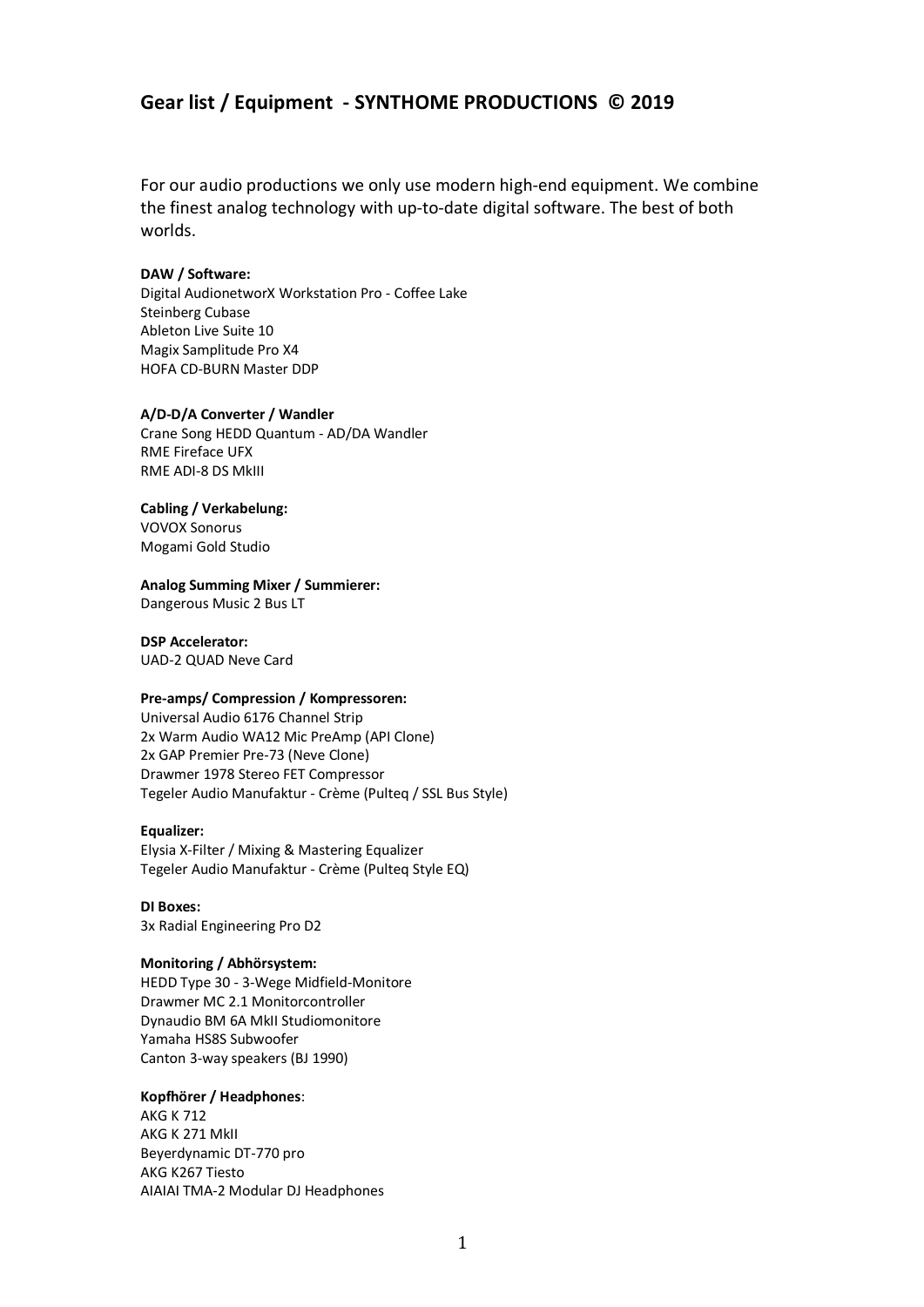#### **Mics / Mikrofone:**

Neumann TLM 127 2x AKG C 214 Shure SM 58, Beta 58, SM 57,... Rode S1

#### **Effekte:**

Eventide Timefactor (Delay) Korg Monotron Lexicon

#### **Power Conditioner:**

4x Adam Hall AHPCS 10

#### **Mastering Tools:**

Crane Song HEDD Quantum DSP Tegeler Audio Manufaktur - Crème (Pulteq / SSL Bus Style) Elysia X-Filter / Mixing & Mastering Equalizer Drawmer 1978 Stereo FET Compressor

UAD Manley Massive Passive MST EQ UAD Dangerous Music BAX EQ UAD Precision Limiter UAD Precision Multiband UAD Precision EQ iZotope Advanced 9 Waves Mercury / Platinum Bundle Fabfilter Pro Series Gullfoss EQ

### **UAD - Reverbs:**

EMT 250 Classic Electronic Reverb EMT 140 Classic Plate Reverberator Lexicon 224 DreamVerb

### **UAD - Equalizer:**

Manley Massive Passive EQ Pulteq / Pulteq Pro EQ Cambridge EQ Dangerous Music BAX EQ Neve 1073 Classic Console EQ Neve 1081 Classic Console EQ

#### **UAD - Dynamics:**

SSL G Series Bus Compressor Fairchild 670 Compressor dbx 160 Compressor 1176 LN Classic Limiter Teletronix LA2A Classic Leveling Amplifier NEVE 33609 Compressor

#### **UAD - Special Processing:**

FATSO Jr./Sr. Tape Sim. & Compressor Ampex ATR-102 Tape Recorder Studer A-800 Multichannel Tape Recorder SPL Transient Designer